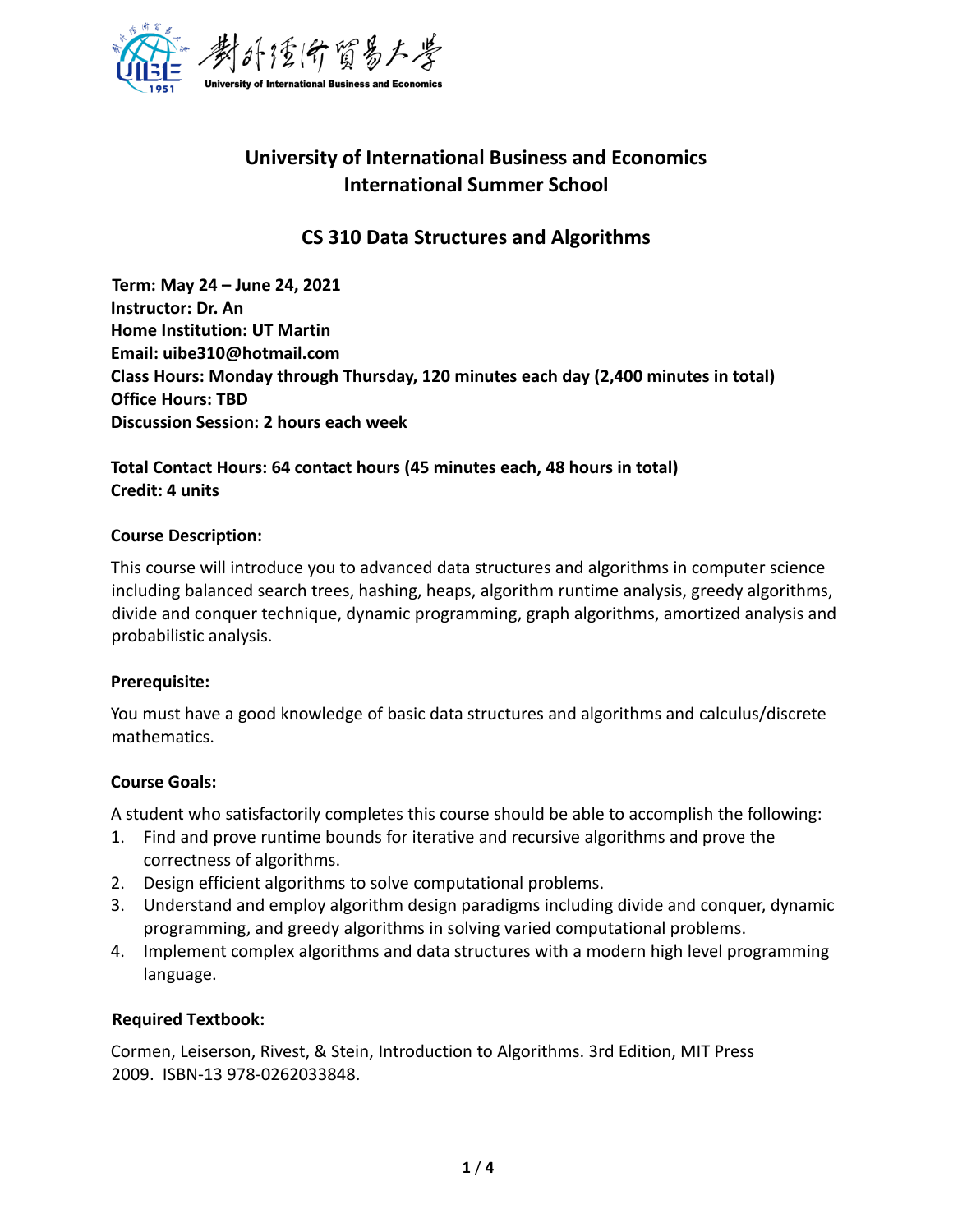

## **Grading Policy:**

|           | • Programming Projects | 20% |
|-----------|------------------------|-----|
|           | • Home Assignments     | 20% |
| $\bullet$ | Quizzes                | 10% |
|           | • Attendance           | 10% |
| $\bullet$ | Midterm                | 15% |
| $\bullet$ | Final                  | 25% |

### **Grading Scale:**

Assignments and examinations will be graded according to the following grade scale:

|    | 90-100 | 72-74    |
|----|--------|----------|
| А- | 85-89  | 68-71    |
| B+ | 82-84  | 64-67    |
| B  | 78-81  | 60-63    |
| В- | 75-77  | below 60 |

#### **Academic Integrity:**

If students are found to be in violation of the academic honesty policy, the professor reserves the right to seek disciplinary action as allowable by university policy. Such actions may include, but are not limited to, giving the student a zero on the assignment and/or class.

#### **Attendance Policy:**

Students are required to attend every class. Occasionally, missing a class can be excused with university approved documentation. Any unexcused absence will affect the student's attendance score and is subject to other penalties from university policies.

#### **Course Schedule:**

| Date  | Lecture                                                                             | Readings                             |
|-------|-------------------------------------------------------------------------------------|--------------------------------------|
| Day 1 | Definition of Algorithm, Pseudocode<br>Conventions, Recursive Algorithms            | CLRS: 1.1,<br>1.2<br>HSR: 1.2        |
| Day 2 | <b>Insertion Sort, Correctness</b>                                                  | <b>CLRS: 2.1-</b><br>2.3<br>HSR: 1.2 |
| Day 3 | Time and Space Complexities, Common<br><b>Functions, Mathematical Preliminaries</b> | CLRS: 3.1,<br>3.2<br><b>HSR: 1.3</b> |
| Day 4 | Divide and Conquer - Merge Sort                                                     | <b>CLRS: 2.3</b><br><b>HSR 3.4</b>   |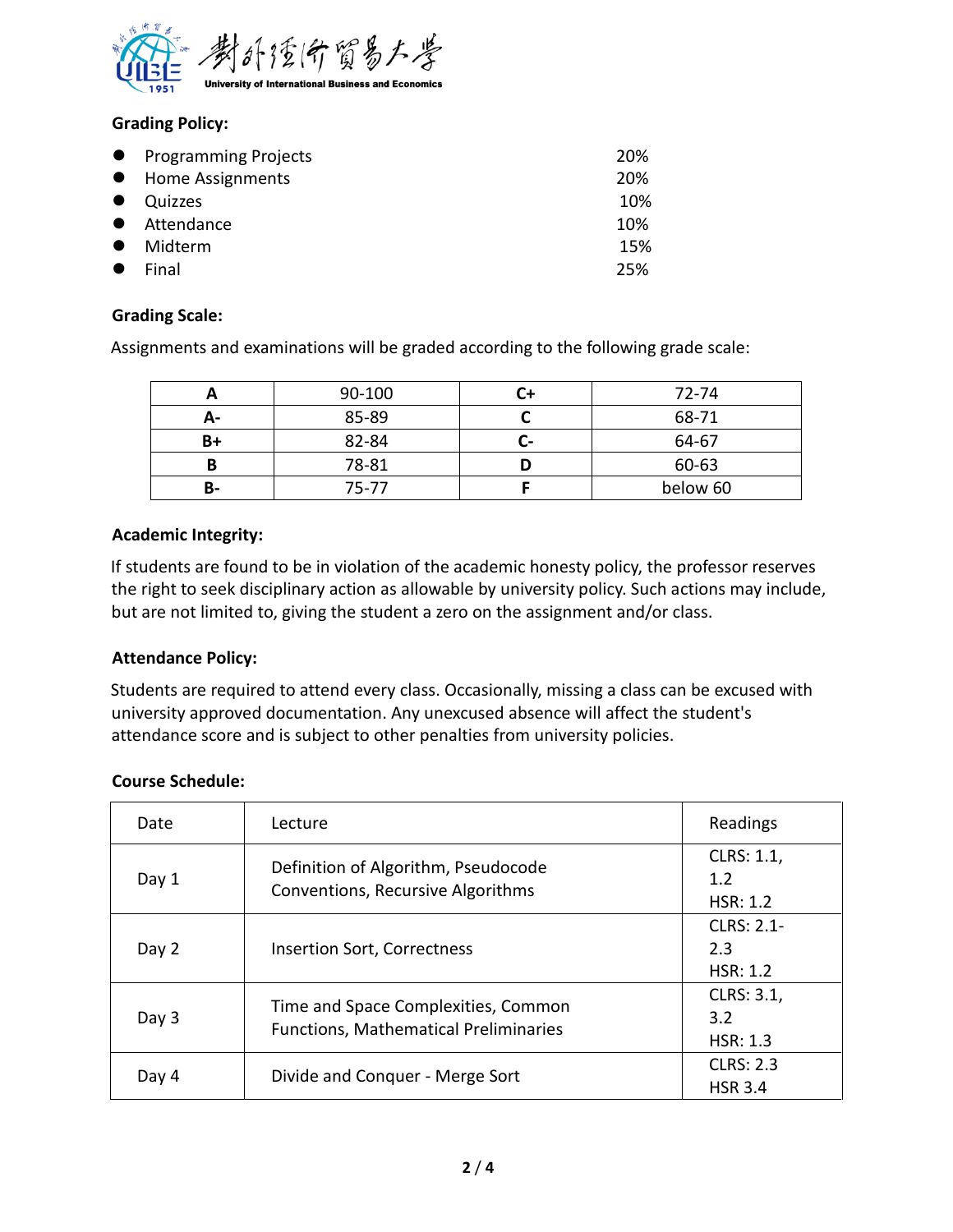

| Day 5  | Divide and Conquer - Quicksort                                                | <b>CLRS: 7.1</b><br><b>HSR: 3.5</b>          |
|--------|-------------------------------------------------------------------------------|----------------------------------------------|
| Day 6  | Quicksort Analysis, Randomized Quicksort                                      | CLRS: 7.2-<br>7.3<br><b>HSR: 3.5</b>         |
| Day 7  | <b>Heaps and Heapsort</b>                                                     | CLRS: 6.1-<br>6.4<br>$HSR: 2.4.1 -$<br>2.4.2 |
| Day 8  | Lower Bounds for Sorting                                                      | <b>CLRS: 8.1</b>                             |
| Day 9  | Counting Sort, Radix Sort                                                     | CLRS: 8.2,<br>8.3                            |
| Day 10 | Midterm Exam                                                                  |                                              |
| Day 11 | Approximation Algorithms, Local Search,<br><b>Travelling Salesman Problem</b> | <b>CLRS: 35.2</b>                            |
| Day 12 | <b>Travelling Salesman Problem</b>                                            | <b>CLRS: 35.2</b>                            |
| Day 13 | Binary Search, Binary Search Trees and AVL<br><b>Trees</b>                    | <b>CLRS: 12.3</b><br>HSR: 2.3.1              |
| Day 14 | <b>AVL Trees</b>                                                              | <b>CLRS: 12.3</b><br>HSR: 2.3.1              |
| Day 15 | Graphs and Search of Graphs, DFS, BFS                                         | CLRS: 22.1-<br>22.3<br>HSR: 6.2.1-<br>6.2.2  |
| Day 16 | <b>Greedy Algorithms - Minimum Spanning Trees</b>                             | <b>CLRS: 23.2</b><br>HSR: 4.5.1-<br>4.5.2    |
| Day 17 | Dynamic Programming - Single Source Shortest<br>Paths                         | <b>CLRS: 24.3</b><br>HSR: 5.1,<br>5.4        |
| Day 18 | Dynamic Programming - All Pairs Shortest<br>Paths                             | <b>CLRS 25.2</b><br><b>HSR: 5.3</b>          |
| Day 19 | Greedy algorithms - Huffman Codes                                             | CLRS: 16.3                                   |
| Day 20 | Final Exam                                                                    |                                              |